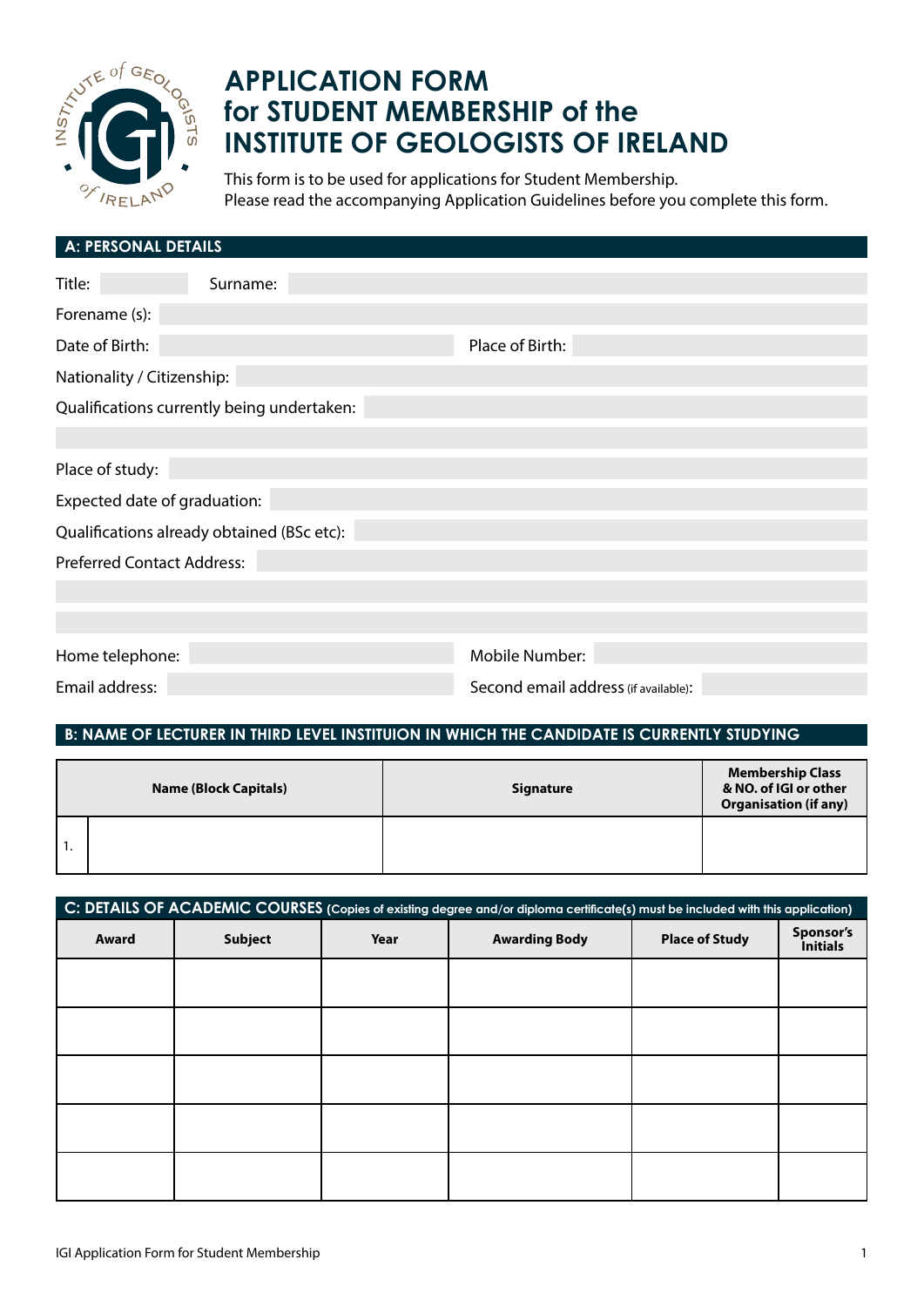#### **WHERE THE CANDIDATE IS CURRENTLY UNDERTAKING A THIRD LEVEL OR POST-GRADUATE PROGRAMME PLEASE PROVIDE RELEVANT DETAILS OF MODULES BEING TAKEN OR RESEARCH TOPICS:**

### **DECLARATION**

I declare that I shall abide by the rules of the Institute of Geologists of Ireland. I shall uphold the highest standards of the Profession as laid out in the Articles of Association and in the Code of Ethics.

| Signed:               |       |  |
|-----------------------|-------|--|
| Name (BLOCK LETTERS): | Date: |  |

**PRINT FORM**